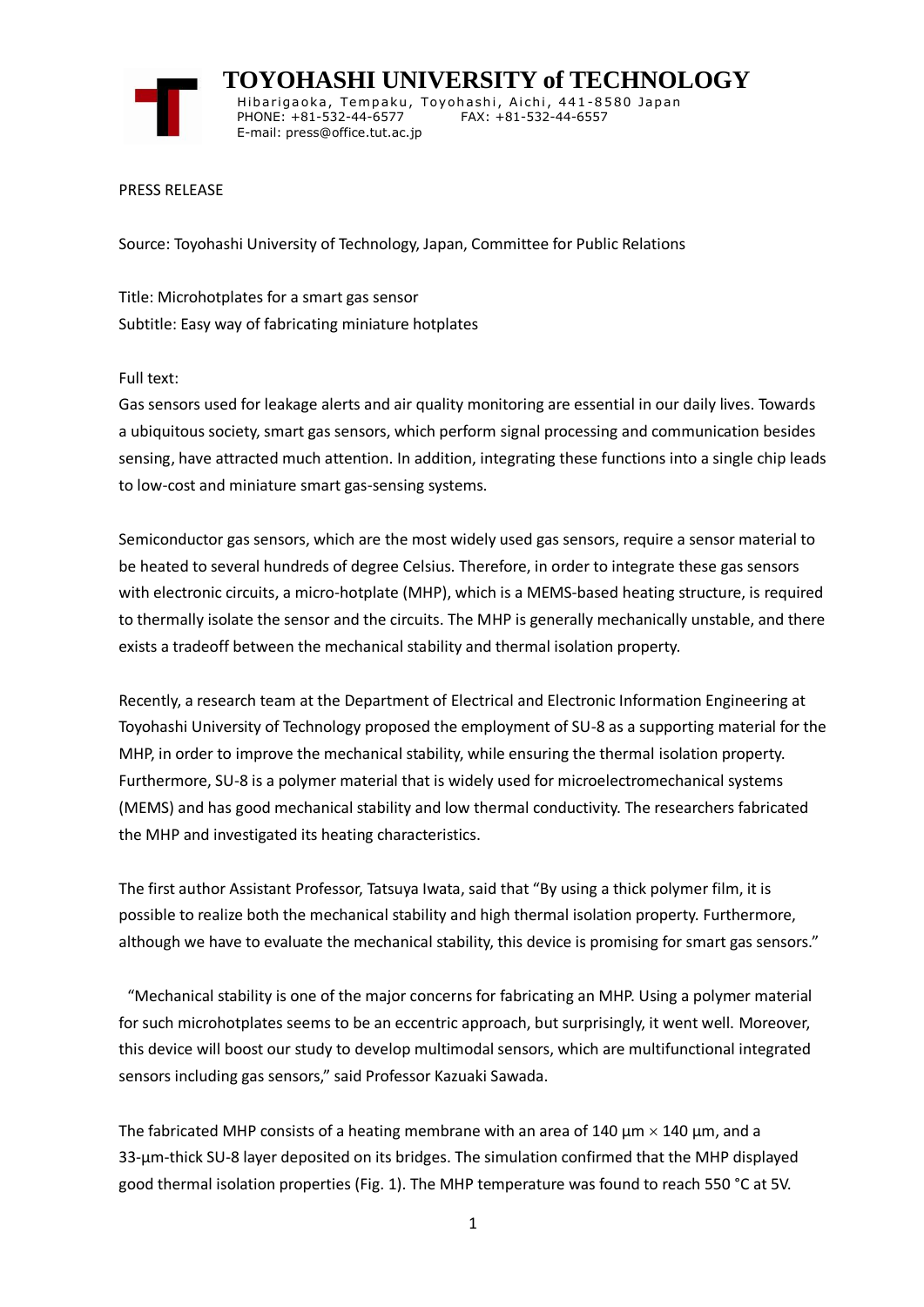

 **TOYOHASHI UNIVERSITY of TECHNOLOGY** Hibarigaoka, Tempaku, Toyohashi, Aichi, 441-8580 Japan PHONE: +81-532-44-6577 FAX: +81-532-44-6557 E-mail: press@office.tut.ac.jp

Moreover, the power consumption of the MHP approximately corresponded to 13.9 mW for heating to 300 °C, which is comparable with the power consumption reported in the previous studies. Furthermore, a stable operation under a constant voltage was observed for 100 min.

Owing to the thick SU-8 layer, the MHP does not need the strict control of the stress that occurs inside the membrane during the fabrication process. This feature, together with the good thermal isolation property, enables the flexible layout design of the chip, and therefore, the MHP is beneficial to a miniature smart gas sensor chip. The researchers will advance their study to realize such smart gas sensors.

This research results were reported in the Journal of Micromechanics and Microengineering, on January 11, 2017.

Funding agency: Japan Society for Promotion of Science, Grant-in-Aid for Young Scientists (B), Grant Number 15K18049

Reference:

T. Iwata, W. P. C. Soo, K. Matsuda, K. Takahashi, M. Ishida, and K. Sawada (2017), Design, fabrication, and characterization of bridge-type microhotplates with an SU-8 supporting layer for a smart gas sensing system, J. Micromechanics Microengineering, 27(2), 24003. <https://doi.org/10.1088/1361-6439/aa556b>

Further information Toyohashi University of Technology 1-1 Hibarigaoka, Tempaku, Toyohashi, Aichi Prefecture, 441-8580, JAPAN Inquiries: Committee for Public Relations E-mail: press@office.tut.ac.jp

Toyohashi University of Technology founded in 1976 as a National University of Japan is a research institute in the fields of mechanical engineering, advanced electronics, information sciences, life sciences, and architecture.

Website[: http://www.tut.ac.jp/english/](https://www.tut.ac.jp/english/)